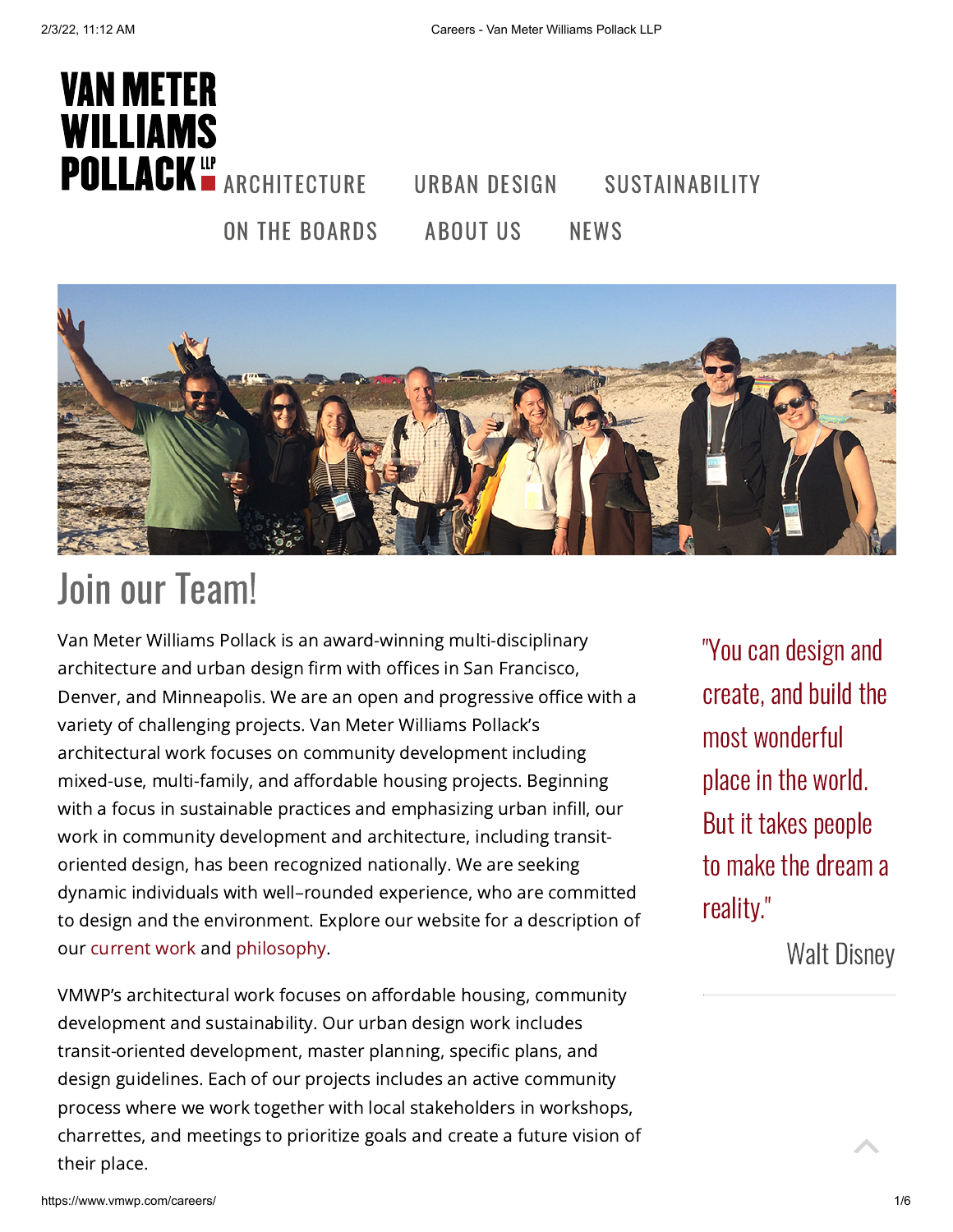Van Meter Williams Pollack is an equal opportunity employer. Salary is dependent on experience. VMWP strongly recommends that employees are vaccinated against COVID-19. Newly-hired employees are required to provide proof of vaccination before starting work in the office.

### Openings:

#### PROJECT ARCHITECT | DENVER, CO

Van Meter Williams Pollack is looking for a dynamic individual with well– rounded experience and a commitment to design and the environment to join its Denver office as a Project Architect.

The Project Architect will supervise projects through conceptual design, the entitlement and permitting process to production of contract documents, and construction. Candidates must work well within a team and individually in an interactive studio environment.

Multifamily housing and mixed-use experience is desired, with two years in similar capacity. Strong graphic skills and competency in the following software programs are encouraged: Sketch Up, Photoshop, Illustrator, InDesign. Excellent CAD/BIM production skills are required, and Revit experience is a strong preference.

The project architect position requires:

an architectural degree a Colorado Architectural License 7-10 years of professional architectural experience

Van Meter Williams Pollack has an open, diverse work environment, located in downtown Denver right across from Union Station.

To apply, e-mail cover letter, resume, and portfolio to: Van Meter Williams Pollack E-mail: [careersco@vmwp.com](mailto:careersco@vmwp.com?subject=Project%20Architect%20-%20VMWP%20Denver) Please, no telephone inquiries.

#### JOB CAPTAIN | DENVER, CO

Van Meter Williams Pollack is looking for a dynamic individual with well– rounded experience and a commitment to design and the environment to join its Denver office as <sup>a</sup> Job Captain.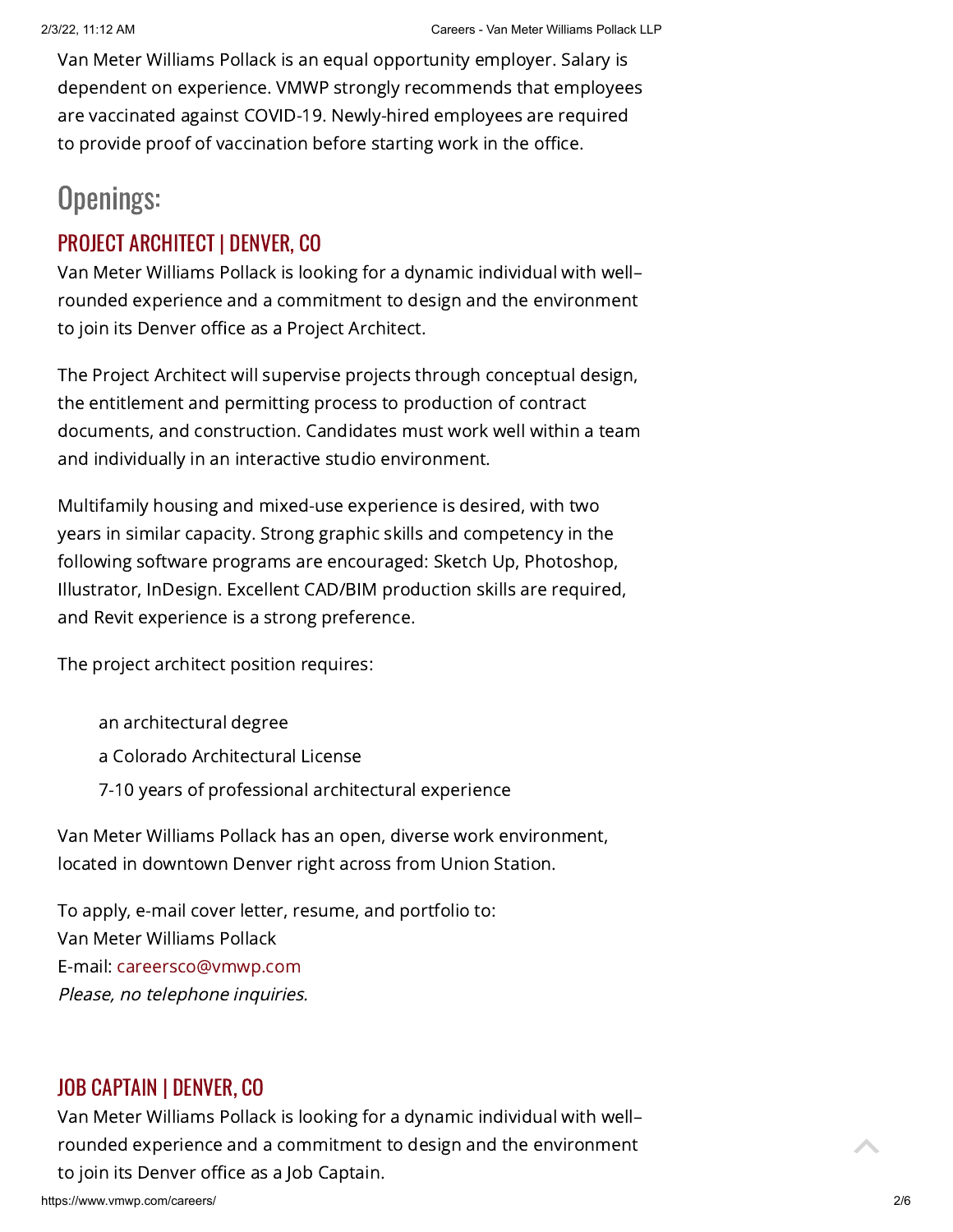We are seeking a Job Captain with strong design skills and the ability to lead production teams from design through construction documents. The position requires working closely with the Project Architect to assemble design and construction document packages and coordinating documents with the consultant team.

Strong graphic skills and competency in the following software programs are encouraged: Sketch Up, Photoshop, Illustrator, InDesign. Excellent CAD/BIM production skills are required, and Revit experience is a strong preference.

The Job Captain position requires:

an architectural degree 5-7 years of professional architectural experience on the licensure track

Van Meter Williams Pollack has an open, diverse work environment, located in downtown Denver right across from Union Station.

To apply, e-mail cover letter, resume, and portfolio to: Van Meter Williams Pollack E-mail: [careersco@vmwp.com](mailto:careersco@vmwp.com?subject=Project%20Architect%20-%20VMWP%20Denver) Please, no telephone inquiries.

#### PROJECT ARCHITECT | SAN FRANCISCO, CA

Van Meter Williams Pollack is looking for a dynamic individual with well– rounded experience and a commitment to design and the environment to join its San Francisco office as a Project Architect.

The Project Architect will supervise projects through conceptual design, the entitlement and permitting process to production of contract documents, and construction. Candidates must work well within a team and individually in an interactive studio environment.

Multifamily housing and mixed-use experience is desired, with two years in similar capacity. Strong graphic skills and competency in the following software programs are encouraged: Sketch Up, Photoshop, Illustrator, InDesign. Excellent CAD/BIM production skills are required and Revit experience is a strong preference.

The Project Architect position requires: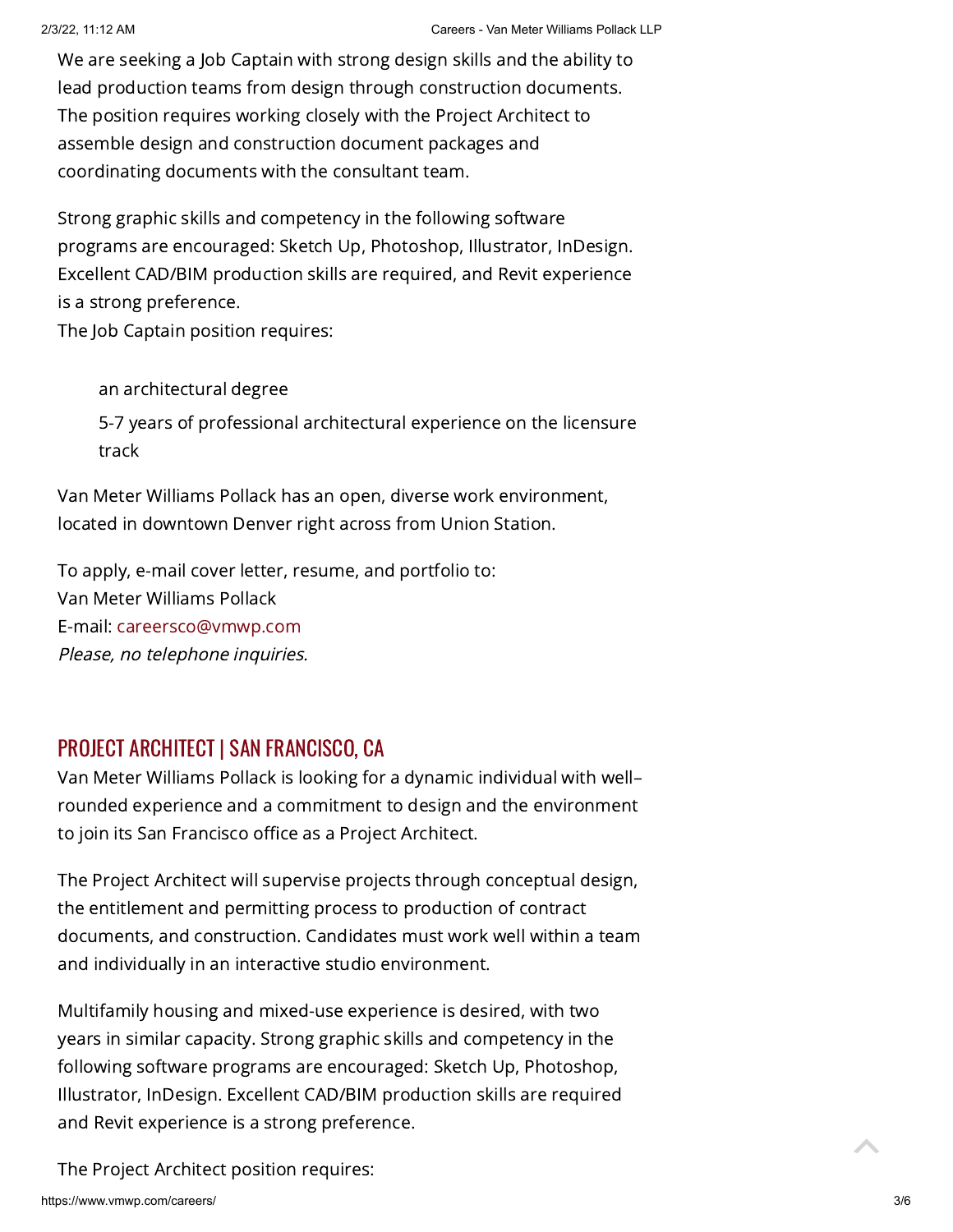an architectural degree

a California Architectural License and

7-10 years of professional architectural experience.

To apply, e-mail cover letter, resume and portfolio to: Van Meter Williams Pollack E-mail: [careers@vmwp.com](mailto:careers@vmwp.com) Please, no telephone inquiries.

#### JOB CAPTAIN | SAN FRANCISCO, CA

Van Meter Williams Pollack is looking for a dynamic individual with well– rounded experience and a commitment to design and the environment to join its San Francisco office as a Job Captain.

We are seeking a Job Captain with strong design skills and the ability to lead production teams from design through construction documents. The position requires working closely with the Project Architect to assemble design and construction document packages and coordinating documents with the consultant team.

Strong graphic skills and competency in the following software programs are encouraged: Sketch Up, Photoshop, Illustrator, InDesign. Excellent CAD/BIM production skills are required and Revit experience is a strong preference.

The Job Captain position requires:

an architectural degree

5-7 years of professional architectural experience on the licensure track.

To apply, e-mail cover letter, resume and portfolio to: Van Meter Williams Pollack E-mail: [careers@vmwp.com](mailto:careers@vmwp.com) Please, no telephone inquiries.

#### PROJECT ARCHITECT | MINNEAPOLIS, MN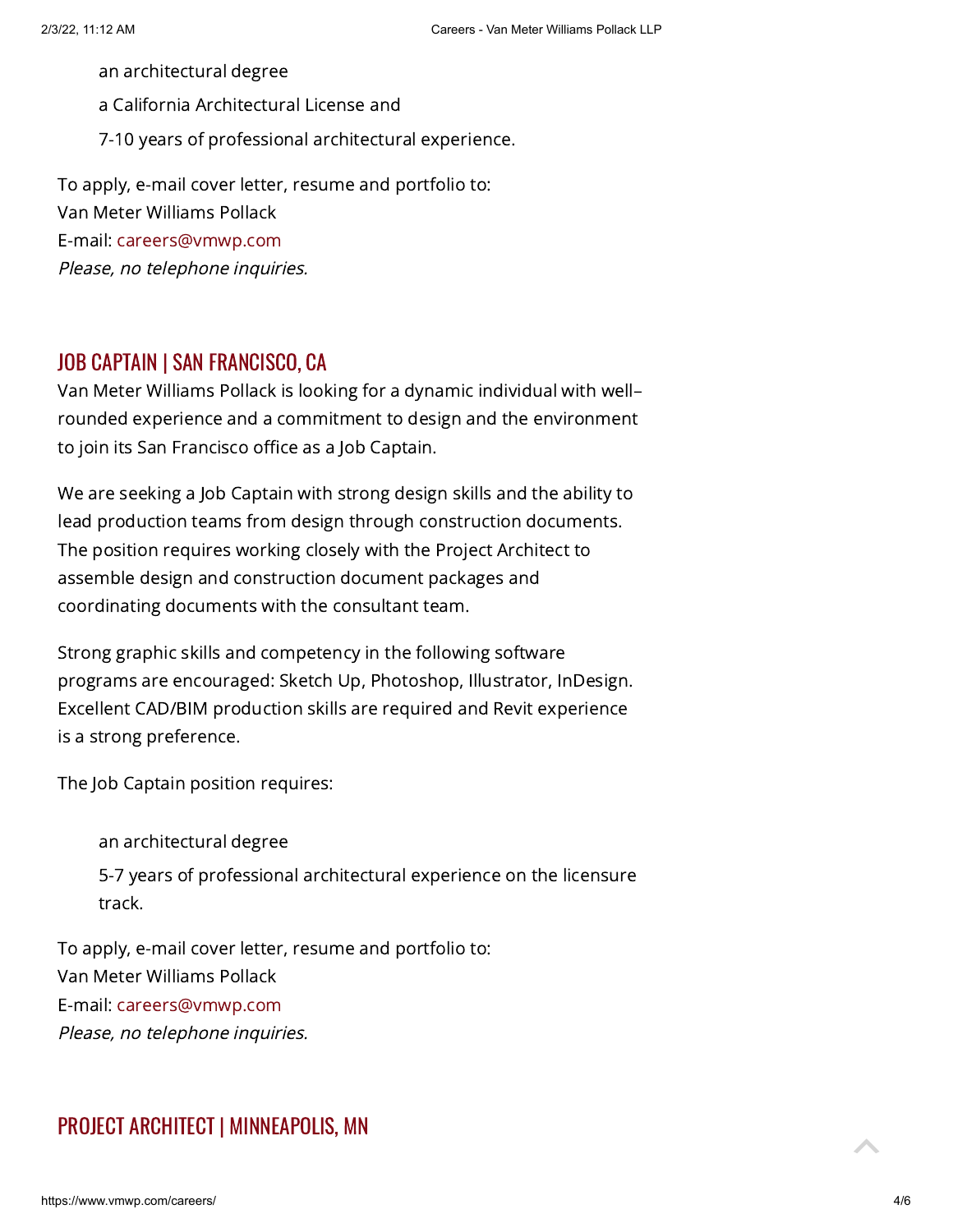Van Meter Williams Pollack is looking for a dynamic individual with well– rounded experience and a commitment to design and the environment to join its Minneapolis office as a Project Architect.

The Project Architect will supervise projects through conceptual design, the entitlement and permitting process to production of contract documents, and construction. Candidates must work well within a team and individually in an interactive studio environment.

Multifamily housing and mixed-use experience is desired, with two years in similar capacity. Strong graphic skills and competency in the following software programs are encouraged: Sketch Up, Photoshop, Illustrator, InDesign. Excellent CAD/BIM production skills are required and Revit experience is a strong preference.

The Project Architect position requires:

an architectural degree a Minnesota or California Architectural License and 7-10 years of professional architectural experience.

Van Meter Williams Pollack has an open, diverse work environment. The position is located in Minneapolis, with a rare opportunity to participate in shaping a new office from the ground up.

To apply, e-mail portfolio, resume and cover letter to: Van Meter Williams Pollack E-mail: [careersmn@vmwp.com](mailto:careersmn@vmwp.com) Please, no telephone inquiries.

#### JOB CAPTAIN | MINNEAPOLIS, MN

Van Meter Williams Pollack is looking for a dynamic individual with well– rounded experience and a commitment to design and the environment to join its Minneapolis office as a Job Captain.

We are seeking a Job Captain with strong design skills and the ability to lead production teams from design through construction documents. The position requires working closely with the Project Architect to assemble design and construction document packages and coordinating documents with the consultant team.